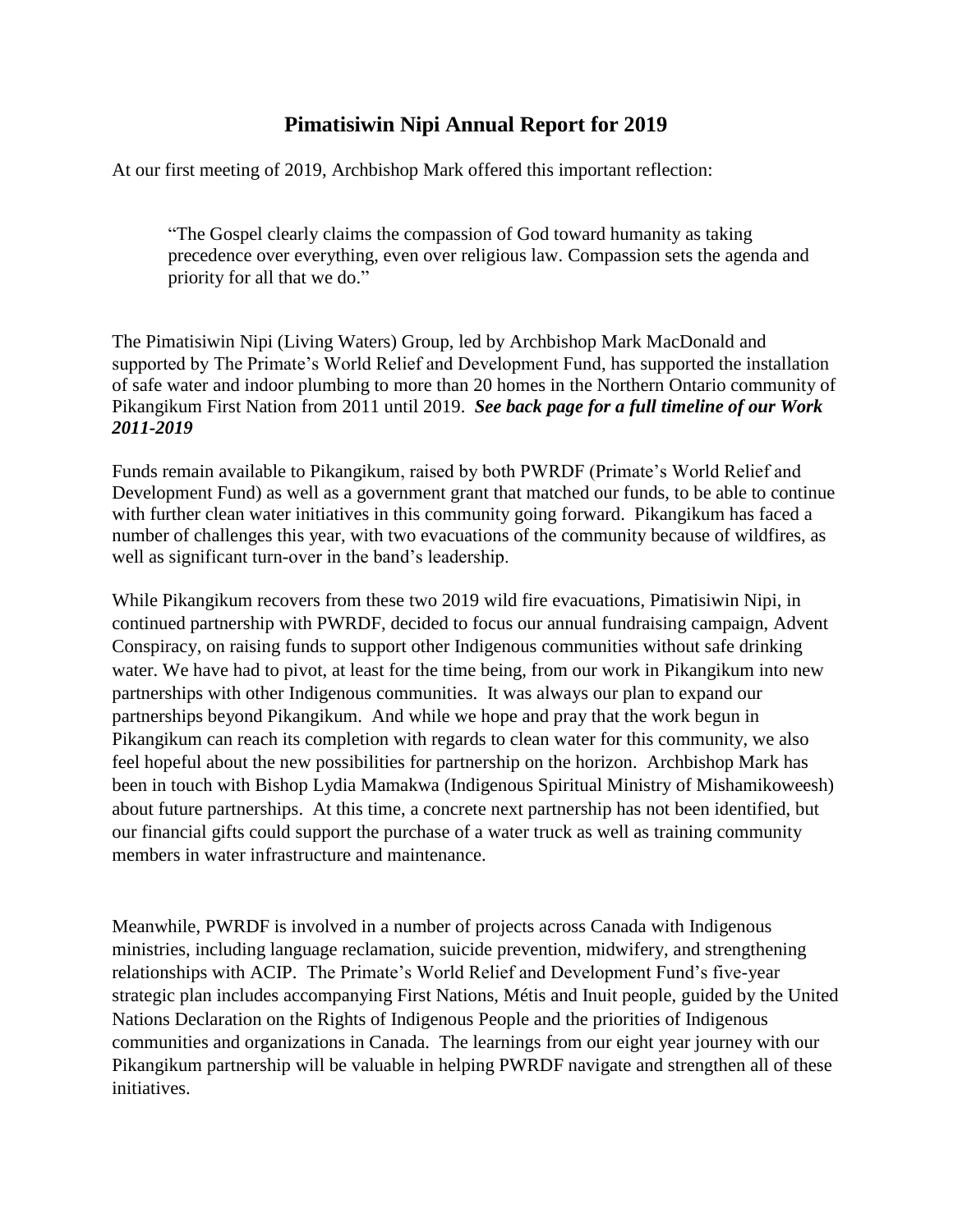While the water project in Pikangikum has at least temporarily been put on hold, the Pimatisiwin Nipi network did continue our connection and friendship with Pikangikum, particularly with regards to two other initiatives. The first was the Pikangkum Clothing Drive.



Late in 2018, Dave Gordon, a parishioner with a long history of advocating for Indigenous issues, received an email from Jennifer Manitowabi, the Vice-Principal at the Eenchokay Birchstick School [EBS] in Pikangikum, identifying 70 students from Kindergarten to high school who did not have winter jackets and many who did not have winter boots. Of the 300 students from kindergarten to Grade 3 only 30 had snow pants. Thanks to the generous outpouring of financial support from All Saints' King City, St. Timothy's North York, Grace Church Markham and other individuals we were able to raise \$10,366.00. With these funds we were able to purchase for children, youth and adults: 75 pairs of Snow Pants, 60 pairs of Boots, 66 pairs of winter mitts and 20 pairs of Ski Do Mitts at seasonal discount prices. Many merchants gave an additional discount when told of the reason for the purchase. Leah Springford through her involvement with 'Newmarket Lions - Coats for Kids' provided 72 new Winter Jackets.

Dave Gordon also worked tirelessly with Eenchokay Birchstick School to fundraise for a Grade 8 trip from Pikangikum to southern Ontario. Unfortunately, these plans were derailed by the summer wildfires.

## **2020 And Beyond**

Going forward, with support from faithful and generous people all across Canada, PWRDF can continue to partner with groups that are improving clean water and sanitation, and advocate for greater support from the federal government to address these unacceptable inequities in our own country. Let us pray that God's law of Compassion will continue to set the agenda for all that we do, that partnerships between Indigenous and non-Indigenous Canada can heal and flourish, and that a more just country for all Canadians will be made possible.